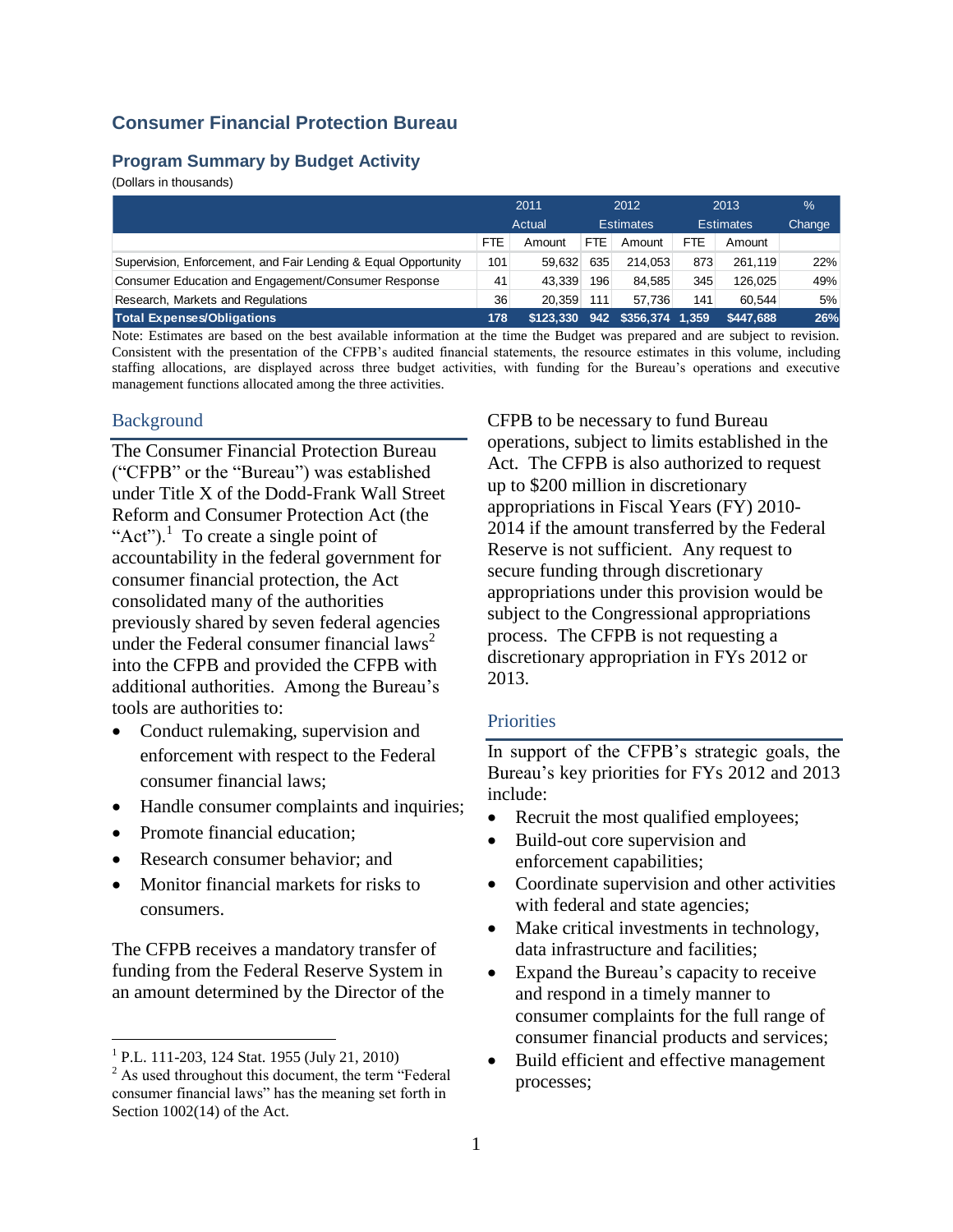- Monitor and enforce compliance with the Federal consumer financial laws through supervision in order to protect consumers from illegal acts or practices;
- Protect honest businesses from competitors who use unscrupulous practices to gain an unfair advantage by addressing potential violations of Federal consumer financial laws in a range of markets;
- Promote fair lending compliance and education by working with federal agencies, State regulators, private industry, and fair lending, civil rights, and consumer and community advocates;
- Engage consumers in a timely way through innovative initiatives to educate them about financial issues and use consumer input, including consumer complaint and inquiry data, to identify needed policy changes with particular impact on students, older Americans and servicemembers, as required by the Act;
- Address challenges in the mortgage market and evaluate potential policy problems in a range of consumer finance markets;
- Simplify or update regulations that have become unnecessary, outmoded, overly burdensome, or are otherwise unduly difficult to understand and comply with;
- Produce original research to improve understanding of consumer behavior and market operations and practices to support the CFPB's policymaking and the general functioning of the market;
- Monitor various consumer financial markets for emerging risks, technological advances and other important developments; and
- Issue regulations that promote a fair, transparent, and competitive marketplace for consumer financial products and services after proper consideration of benefits and costs.

# **CFPB FY 2013 Budget Highlights**

#### (Dollars in thousands)

| <b>Budget Adjustment Table</b>     | <b>FTE</b> | <b>Amount</b> |
|------------------------------------|------------|---------------|
| FY 2011 Actual                     | 178        | 123,330       |
| FY 2012 Estimate                   | 942        | 356,374       |
| Net FY 2013 Program Changes:       |            |               |
| Supervision, Enforcement, and Fair | 238        | 47.066        |
| Lending & Equal Opportunity        |            |               |
| Consumer Education and             | 149        | 41.440        |
| Engagement/Consumer Response       |            |               |
| Research, Markets and Regulations  | 30         | 2,808         |
| Subtotal FY 2013 Net Program       | 417        | 91.314        |
| <b>Changes</b>                     |            |               |
| <b>Total FY 2013 Estimate</b>      | 1.359      | \$447.688     |

### FY 2013 Budget Adjustments

*Net Program Increases +\$91,314,000/ +417 FTE*

## *Supervision, Enforcement, and Fair Lending & Equal Opportunity +\$47,066,000/ +238 FTE*

The CFPB will make critical investments in core supervisory and enforcement capabilities to ensure that the Bureau is positioned to monitor compliance with and enforce the Federal consumer financial laws. Resources will support continued hiring, professional development and travel of field examination, Enforcement and Fair Lending & Equal Opportunity staff; the build-out of core infrastructure necessary to manage the examination process (i.e. risk monitoring, examination scoping, report generation); and the initiation of investigations and enforcement actions. Funding will also allow the CFPB to continue the use of technology that supports a more targeted, risk-based review of loans and entities, which promotes compliance and the efficient use of limited resources.

#### *Consumer Education and Engagement/ Consumer Response +\$41,440,000/ +149 FTE*

The Act established several offices within the CFPB to support targeted outreach, including Financial Education, Older Americans, Servicemember Affairs, and Students. The Budget provides funding to support additional staff and outreach activities within these and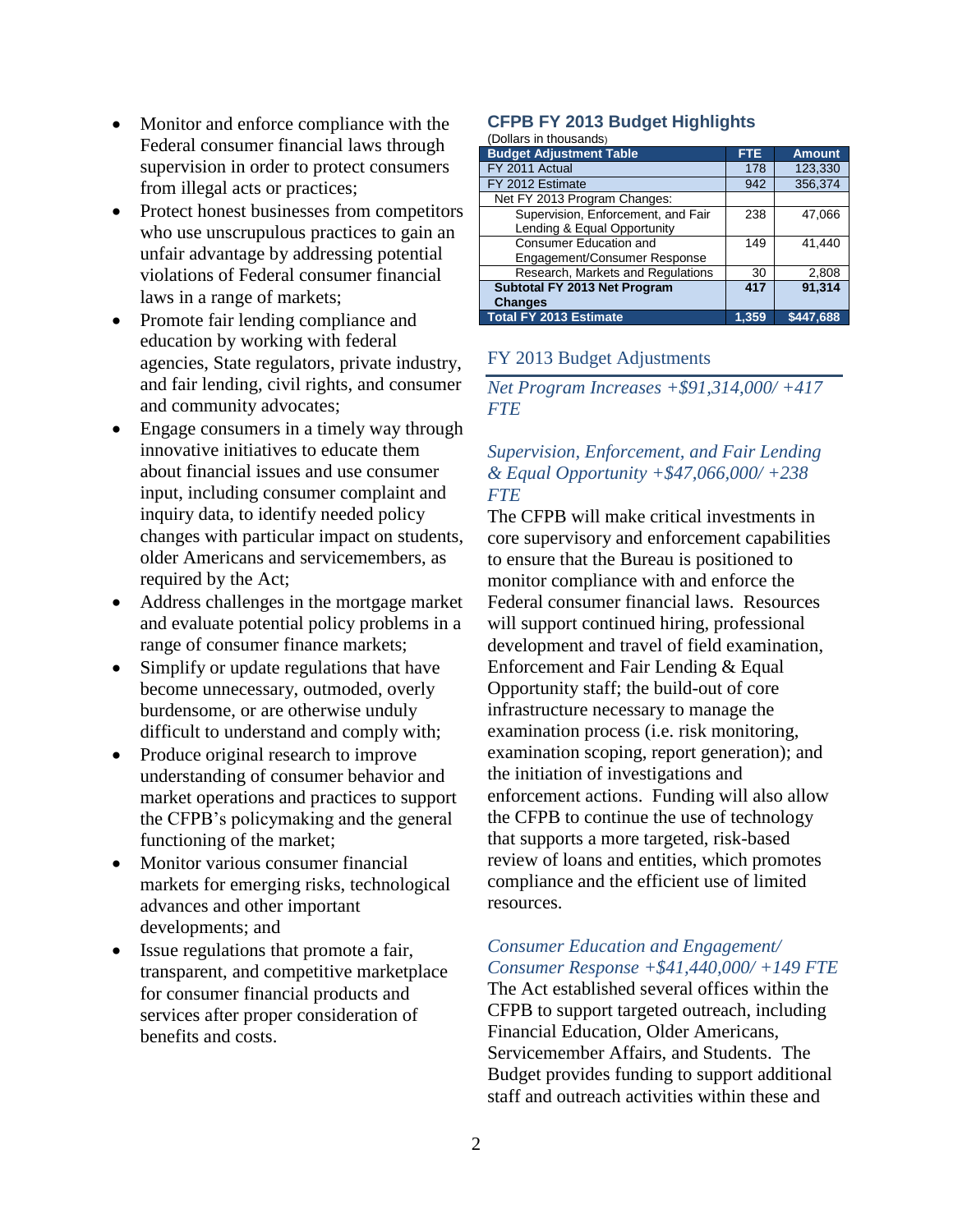other consumer engagement offices, which will allow the Bureau to comply with several statutory mandates. These mandates include the development and implementation of work consistent with the National Strategy for Financial Literacy; initiatives for servicemembers and their families; activities to facilitate the financial literacy of older Americans; and initiatives to assist student loan borrowers in resolving complaints related to private student loans and to collect and analyze information on the private student loan marketplace. The Budget also includes funding to continue building the organization's capacity to handle consumer complaints related to credit cards, mortgages and other financial products regulated by the Bureau in a timely manner, as required by the Act.

## *Research, Markets and Regulations +\$2,808,000/ +30 FTE*

The Budget provides resources to expand expertise in research, markets and regulation offices, and support the use of data assets that allow the Bureau to comply with research, rulemaking, supervision and education mandates, including statutory requirements to analyze and report on the following: (1) developments in markets for consumer financial products or services; (2) access to fair and affordable credit; (3) consumer awareness, understanding and use of disclosures and communications regarding consumer financial products and services; (4) consumer awareness and understanding of costs, risks, and benefits of consumer financial products and services; (5) consumer behavior with respect to consumer financial products and services; and (6) experiences of traditionally underserved consumers. Resources will also support the Bureau's consideration of the potential benefits and costs to consumers and covered persons, including the potential reduction of access by consumers to consumer financial products or services in its rulemakings. The CFPB is

coordinating with other federal agencies, including through the Financial Stability Oversight Council, to ensure the most efficient use of data and avoid duplication.

## Explanation of Budget Activities

# *Supervision, Enforcement, and Fair Lending & Equal Opportunity (\$261,119,000)*

The CFPB's Supervision, Enforcement, and Fair Lending & Equal Opportunity Division oversees depository and non-depository institutions for compliance with the Federal consumer financial laws and brings enforcement actions against those institutions, where appropriate, to address violations of law and in order to protect consumers from illegal acts or practices and to protect honest businesses from unscrupulous competitors.

# *Consumer Education and Engagement/ Consumer Response (\$126,025,000)*

The Consumer Education and Engagement Division and Consumer Response strive to enhance the ability of consumers to make financial decisions consistent with their personal financial goals. In accordance with statutory requirements, the Bureau maintains the capacity to receive consumer complaints relating to consumer financial products and services over the telephone or through a portal on its website and to facilitate their resolution.

## *Research, Markets and Regulations (\$60,544,000)*

The Research, Markets and Regulations Division is responsible for monitoring consumer financial markets, improving understanding of consumer behavior and evaluating the benefits and costs of potential policies; as well as implementing the Federal consumer financial laws through regulations, in coordination with other parts of the Bureau, where appropriate. Before the Bureau acts on its own initiative, it will carefully gather evidence about particular practices, products or trends from a wide variety of sources.